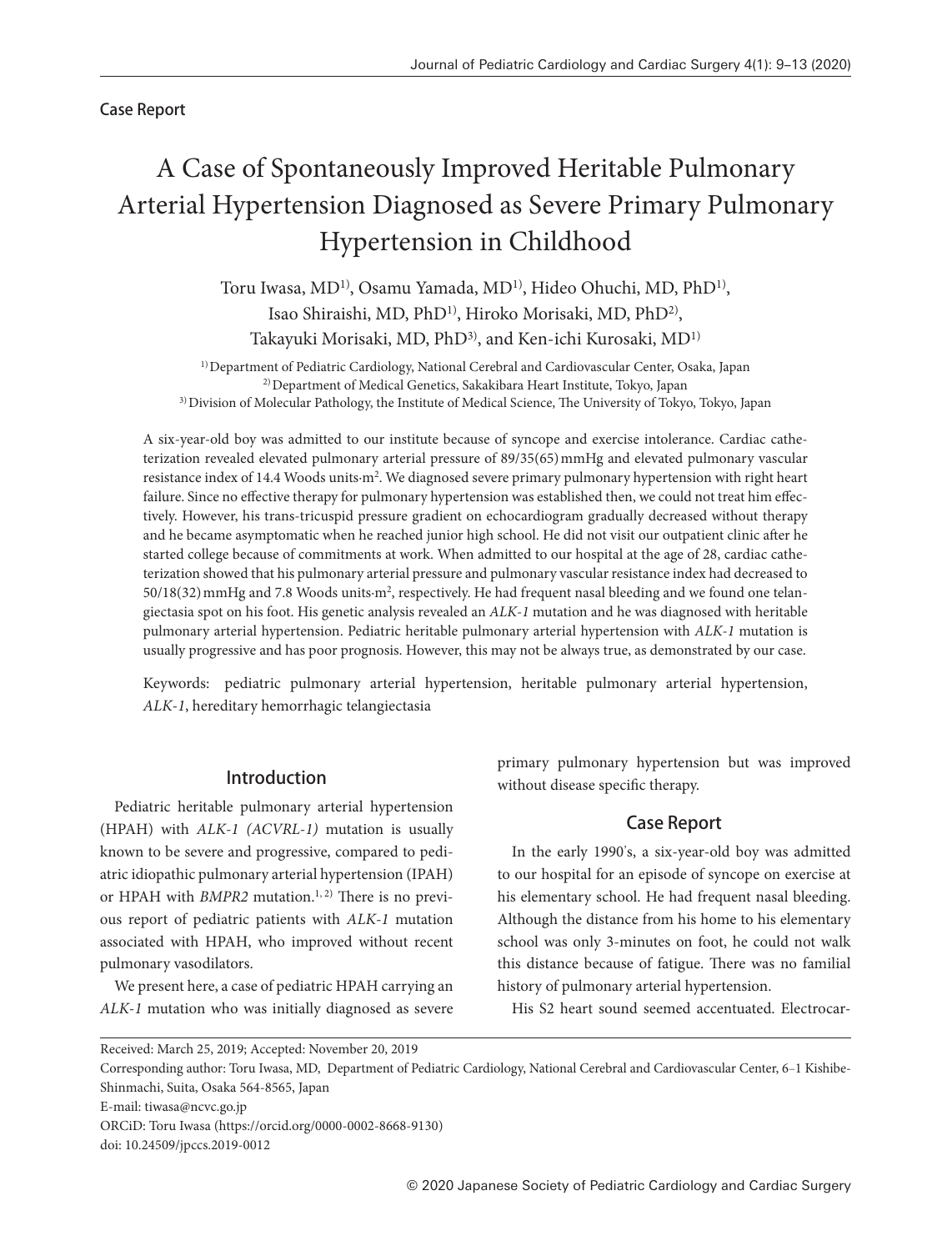diogram showed marked right ventricular hypertrophy and the echocardiogram revealed his right ventricular systolic pressure (RVSP) to be as high as 100 mmHg without any congenital heart defect. Cardiac catheterization revealed his main pulmonary arterial pressure was 89/39 (65) mmHg, and pulmonary vascular resistance index (PVRI) was 14.7 Wood unit m<sup>2</sup> (Table 1). Acute vasoreactivity test (AVT) with inhaled oxygen and intravenous tolazoline did not decrease his pulmonary arterial pressure and PVRI. The six-minute walk test (6MWT) was not performed because of fatigue. Plain computed tomography of his chest showed no specific finding and lung ventilation and perfusion scintigraphy showed normal. Autoimmune antibodies were all negative.

We diagnosed him as severe primary pulmonary hypertension (PPH). Back then, there was no established effective medication for PPH and home oxygen therapy

Table 1 Cardiac catheterization at the age of 6 years

|                                          | Room air   | O <sub>2</sub><br>inhalation | NO<br>inhalation |
|------------------------------------------|------------|------------------------------|------------------|
| RA                                       | 6          |                              |                  |
| <b>RV</b>                                | 87/8       |                              |                  |
| PA                                       | 89/39(65)  | 98/50(74)                    | 112/71(91)       |
| <b>PAWP</b>                              | 8          |                              |                  |
| I V                                      | 119/19     |                              |                  |
| AO                                       | 102/58(79) | 99/45(66)                    | 111/54(74)       |
| Cl (L/min/m <sup>2</sup> )               | 3.96       |                              | 5.79             |
| PVR (Wood unit $\times$ m <sup>2</sup> ) | 14.38      |                              | 13.47            |
| <b>PVR/SVR</b>                           | 0.78       |                              | 1.05             |
| $SaO2$ (%)                               | 97         |                              |                  |

NO: nitric oxide, RA: right atrium, RV: right ventricle, PA: pulmonary artery, PAWP: pulmonary arterial wedge pressure, LV: left ventricle, AO: aorta, CI: cardiac index, PVR: pulmonary vascular resistance, PVR/SVR: ratio of pulmonary vascular resistance per systemic vascular resistance

was refused by his parents. Although we suggested him for limitation of exercises and started him on bunazosin hydrochloride (alpha-1 adrenergic receptor blocker which was considered to be effective for PPH at that time), he was unable to take the medication regularly due to headache, abdominal pain, and dizziness.

Despite of insufficient therapies for PAH in the outpatient clinic, he showed few symptoms and his RVSP measured from the tricuspid regurgitation flow velocity on echocardiogram showed a decrease(Fig. 1). Later in junior high school, he had no difficulty in physical activity and participated in all the school activities including exercise. At the age of 13, RVSP on echocardiogram was high at 61 mmHg and we started him on beraprost, but again, he could not take it regularly due to the minor adverse effects. At the age of 14, we discontinued bunazosin and beraprost since he was irregular with taking the medications. At the age of 20 years, his RVSP on echocardiogram decreased to 40 mmHg; subsequently we could not evaluate his RVSP because his tricuspid regurgitation flow became too small to measure. He discontinued follow-up because he felt no symptom and no difficulty in his daily university life.

At the age of 28 years, he visited our outpatient clinic again because he recognized the severity and the poor prognosis of PAH through his university curriculum. He had no symptoms in his daily work and could easily go upstairs to 5 floors at his office. He could walk over 660 m in 6MWT and SpO<sub>2</sub> were slightly decreased from 98% to 93% after 6MWT. His serum brain natriuretic protein was as low as below normal level. Echocardiogram revealed his right ventricle was not dilated and had preserved contraction. Chest X-ray showed mild



Fig. 1 Time course of the right ventricular systolic pressure from the echocardiogram RVSP: right ventricular systolic pressure, TRPG: tricuspid regurgitation pressure gradient.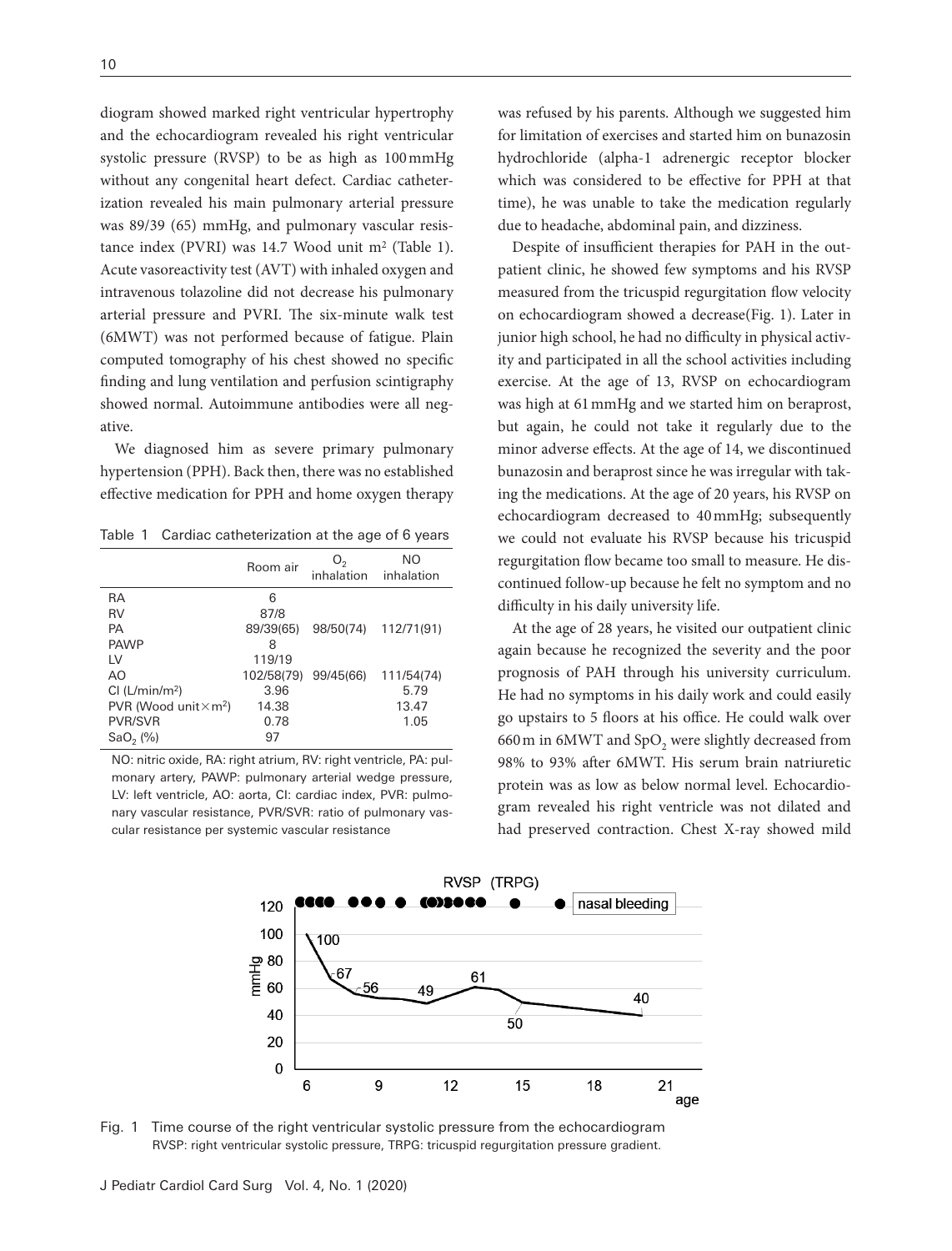

Fig. 2 The lung perfusion scintigram and Chest X-ray images at the age of 28 years a. Lung perfusion scintigram, b. Chest X-ray.

dilatation on pulmonary trunk and lung perfusion scintigraphy showed mild diffuse patchy pattern which was typical in PAH(Fig. 2). Chest plain computed tomography could not detect abnormality. Treadmill cardiopulmonary functional test revealed SpO<sub>2</sub> depletion from 98% to 92%.

He had still frequent nasal bleeding. There was one spot of telangiectasia on his left leg. We suspected hereditary hemorrhagic telangiectasia (HHT) and suggested follow up cardiac catheterization and genetic testing for *ALK-1* gene, along with *BMPR2* and *ENG*.

The cardiac catheterization revealed his main pulmonary arterial pressure had reduced to 51/18(32) mmHg, PVRI was 7.8 Wood unit m2 but AVT to oxygen and nitric oxide inhalation was still negative (Table 2).

The genetic testing revealed he carried a novel *ALK-1* missense mutation (p.Leu193Pro (c.578T>C)). No pathogenic variant was identified in *BMPR2* or *ENG*. The Leu193Pro variant of *ALK-1* gene is located in a highly conserved GS domain of *ALK-1* and classified as "Likely Pathogenic" in ClinVar (ID 548119). We diagnosed him as HPAH.

Although his pulmonary arterial pressure and PVRI were still high compared to normal level, they decreased without any treatment and he had maintained exercise capacity and no clinical signs of heart failure. After discussion about his treatment, we concluded that pulmonary vaso-dilatator therapy was not indicated and establishing regular follow up was necessary for him. After 3 years since catheterization, he still had no

|  | Table 2 Cardiac catheterization at the age of 28 years |  |  |
|--|--------------------------------------------------------|--|--|
|--|--------------------------------------------------------|--|--|

|                                          | Room air  | O <sub>2</sub><br>inhalation | NΟ<br>inhalation |
|------------------------------------------|-----------|------------------------------|------------------|
| RA (mmHg)                                | 5         |                              |                  |
| RV                                       | 48/7      |                              |                  |
| PA                                       | 50/18(32) | 50/18(30)                    | 51/18(33)        |
| <b>PAW</b>                               | 8         |                              |                  |
| IV.                                      | 99/11     |                              |                  |
| AO                                       | 98/61(78) | 92/53(74)                    | 100/63(75)       |
| $Cl$ (L/min/m <sup>2</sup> )             | 2.65      | 3.18                         | 3.05             |
| PVR (Wood unit $\times$ m <sup>2</sup> ) | 7.83      | 6.28                         | 7.21             |
| <b>PVR/SVR</b>                           | 0.36      | 0.29                         | 0.31             |
| $SaO2$ (%)                               | 99        |                              |                  |

NO: nitric oxide, RA: right atrium, RV: right ventricle, PA: pulmonary artery, PAWP: pulmonary arterial wedge pressure, LV: left ventricle, AO: aorta, CI: cardiac index, PVR: pulmonary vascular resistance, PVR/SVR: ratio of pulmonary vascular resistance per systemic vascular resistance

exercise limitation and worked without any symptom. Echocardiogram showed the same findings compared to those measured at the catheterization, and serum BNP level was not elevated.

## **Discussion**

According to the United States National Institute of Healthcare registry, IPAH and HPAH were grave disorders with poor prognosis in the early 1990's, since no effective therapy was known then.<sup>3)</sup> Although several effective pulmonary vasodilators have been discovered in the last 15 years, the survival rate of pediatric HPAH is still unsatisfactory, according to the REVEAL registry.<sup>4)</sup> In the French registry, HPAH with *ALK-1* mutation also had a poorer prognosis, poorer AVT response, younger detection age, and death at a younger age compared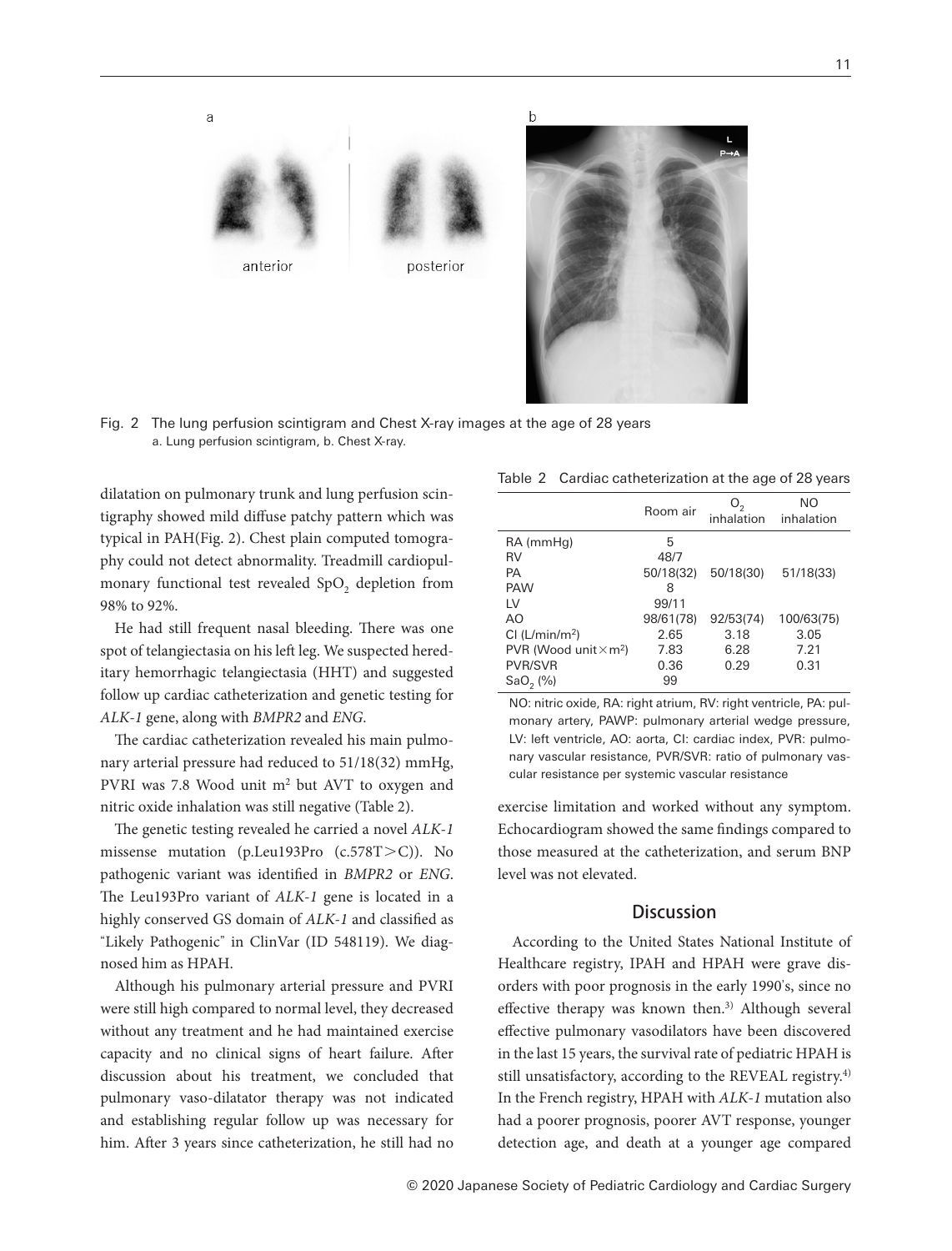to the patients with IPAH or HPAH carrying BMPR2 mutation.2) In the Japanese pediatric patients, HPAH carrying *ALK-1* mutation was also reported to have a poor prognosis compared to IPAH.1)

According to these reports, it is clear that pediatric HPAH patients especially those carrying *ALK-1* mutation have a severe disease with poor response to AVT and poor prognosis despite specific therapy for pulmonary arterial hypertension. Our patient also exhibited the same clinical characteristic as severe PAH in childhood, with poor response to AVT both in childhood and adulthood. However, he improved without any effective intervention and with a fair prognosis.

A case of self-limiting pediatric HPAH with endoglin(*ENG*) mutation has been reported.<sup>5)</sup> The patient was initially diagnosed as severe IPAH during infancy. Nine years later, his pulmonary arterial pressure decreased to almost normal level and he was diagnosed as a case of HHT carrying an *ENG* mutation. PAH carrying *ENG* mutation is now classified under HPAH in the current PAH guideline.<sup>6)</sup> In HHT with PAH, some patients might improve during childhood.

The one of the possible mechanisms of decreased PVR and pulmonary arterial pressure in our case was development of the shunt of pulmonary arterio-venous fistula originated from HHT. Our case presented SpO<sub>2</sub> depletion on exercise testing performed at the age of 28 years. But his  $SpO<sub>2</sub>$  at rest was within normal even when he was 28 years old. If the pulmonary vascular resistance decreased from 14.4 Wood units to 7.9 Wood units, large amount of intrapulmonary shunts should open and desaturation at rest would be observed.

ALK-1 is known as one of the components of BMPR2 -SMAD signal which influences proliferation of vascular endothelial cells and vascular smooth muscle cells. The mutation of *ALK-1* is thought to mediate abnormal proliferation of pulmonary vascular endothelium and smooth muscle cells and cause pulmonary arterial hypertension. This pathway is known to be consist of many components and regulated from apelin, PPAR*γ*, tenascin-C, adiponectin and other proteins.7) So this mutation may be influenced by environmental factor e.g., age. Among the patients with HHT which is also caused from the mutations of *ALK-1/endoglin* pathway, their frequent epistaxis usually begins in the age of 10 years and later increases in severity.8) This implies the *ALK-1/endoglin* pathway would be potentially influenced by the age. In addition to this, female patients with HHT1(caused by *endoglin* mutation) are reported to be severer and have shorter life.9) This also implies *ALK-1/ endoglin* pathway is influenced by sex.

Our case fulfills the diagnostic criteria for HPAH and partially fulfills the criteria for HHT. Many HHT patients show no clinical signs of HHT in early childhood and on an average, the first symptoms are seen in the second decade of life.10) Hence, it is difficult to diagnose children with HHT at a younger age. Moreover, pediatric patients with PAH are reported to have a preserved cardiac index compared to adults with PAH; hence, symptoms of heart failure are not common in these patients.11) Therefore, pediatric patients with HHT associated with PAH in early childhood, are not easily diagnosed. In fact, we could not recognize him as the patient of HHT when he was six years old because he did not show other typical HHT findings except frequent nasal bleeding (desaturation due to pulmonary arteriovenous fistula, telangiectasia of skin, familial history).

It is thought that there will be a certain number of cases where PAH naturally improves and HHT is diagnosed at the age when the symptoms of HHT are exhibited. Although our case was diagnosed as PAH in childhood due to the symptoms of syncope and fatigue, we might have missed the HHT because he had minimal symptoms in the adult age.

We did not treat him with recent pulmonary vaso-dilator because his general status was good and he had not come to our outpatient clinic regularly despite our offer of regular visits. We found he could not continue to take pulmonary vaso-dilator in this good condition. If he shows even a small sign of clinical worsening in regular evaluation, we will administrate the disease specific drugs.

## Conclusion

We experienced a case of HPAH carrying *ALK-1* mutation who exhibited severe PAH in childhood, which improved during adulthood, without effective therapy. Although usually HPAH carrying *ALK-1* gene mutation is severe in nature, our case showed a relatively good clinical course without treatment.

Our case is thought to be a case of HHT associated with PAH. Among the patients with HHT in adulthood, there are some cases who were associated with PAH in childhood and were under-diagnosed.